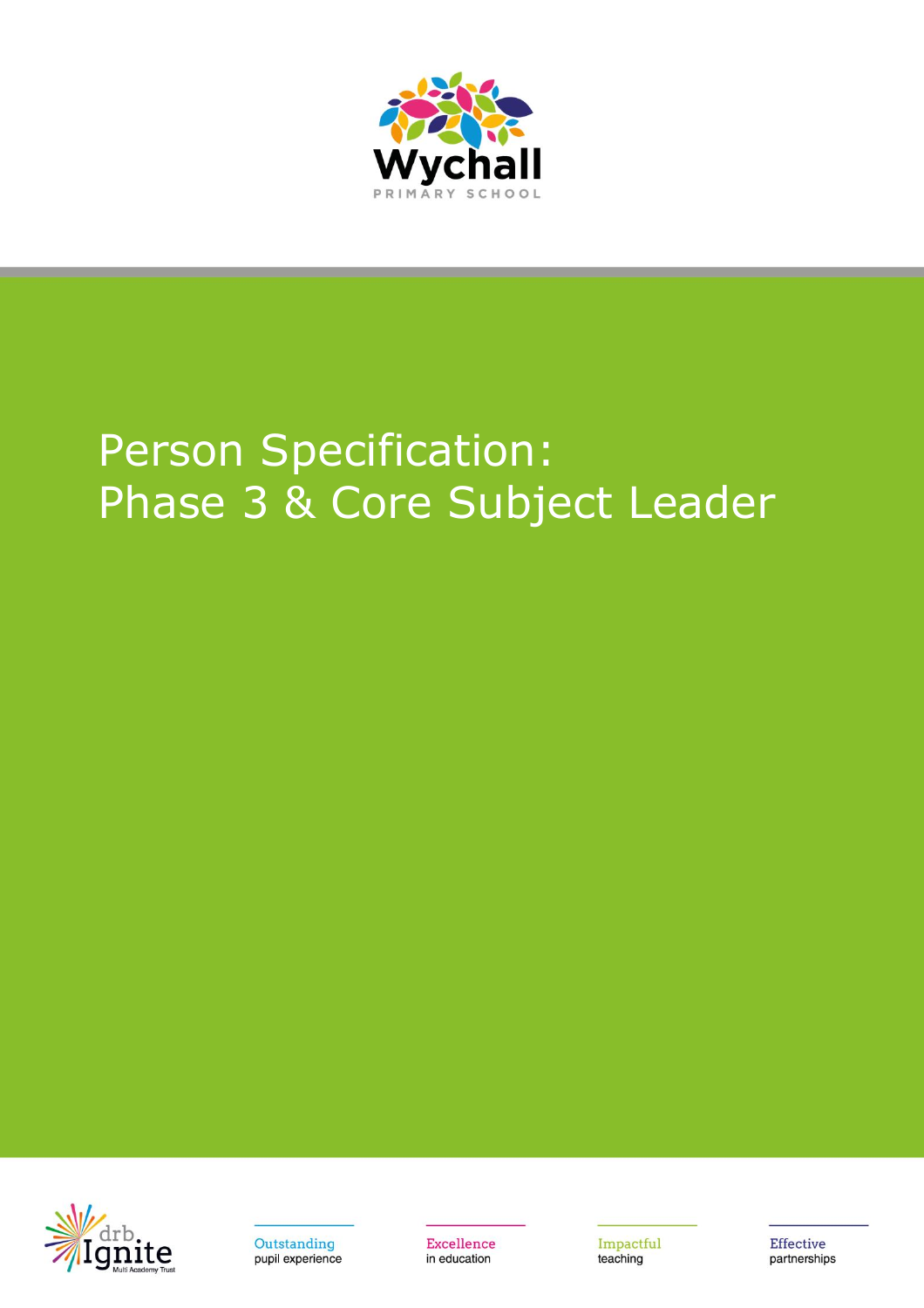

## Person Specification: Full Time Class Teacher

**Wychall Primary School is committed to safeguarding and promoting the welfare of children and young people and expects all staff to share this commitment. An Enhanced DBS check is required for the successful applicant.**

The post holder will be expected to operate in line with Trust values which are:

- Optimism and expectation
- Trust and integrity
- Every contribution counts
- Acts of kindness are noticed and matter
- Success is celebrated

| <b>Job Requirements</b>                                                                                                 | <b>Essential</b> | <b>Desirable</b> |
|-------------------------------------------------------------------------------------------------------------------------|------------------|------------------|
| <b>Qualifications</b>                                                                                                   |                  |                  |
| <b>Qualified Teacher Status</b>                                                                                         | ✓                |                  |
| Degree or equivalent                                                                                                    | ✓                |                  |
| Established and evidenced practice as a highly effective<br>teacher over a prolonged period (three to five years plus)  | ✓                |                  |
| Master's Degree                                                                                                         |                  |                  |
| NPQ Qualification                                                                                                       |                  |                  |
| <b>Professional Development</b>                                                                                         |                  |                  |
| Evidence of a commitment to own professional<br>development within the realm of leadership and teaching<br>and learning |                  |                  |
| Highly effective classroom practitioner                                                                                 | ✓                |                  |
| Proven ability to raise standards in classrooms other than<br>their own                                                 | ✓                |                  |
| Experience leading a wider curriculum subject effectively                                                               |                  |                  |

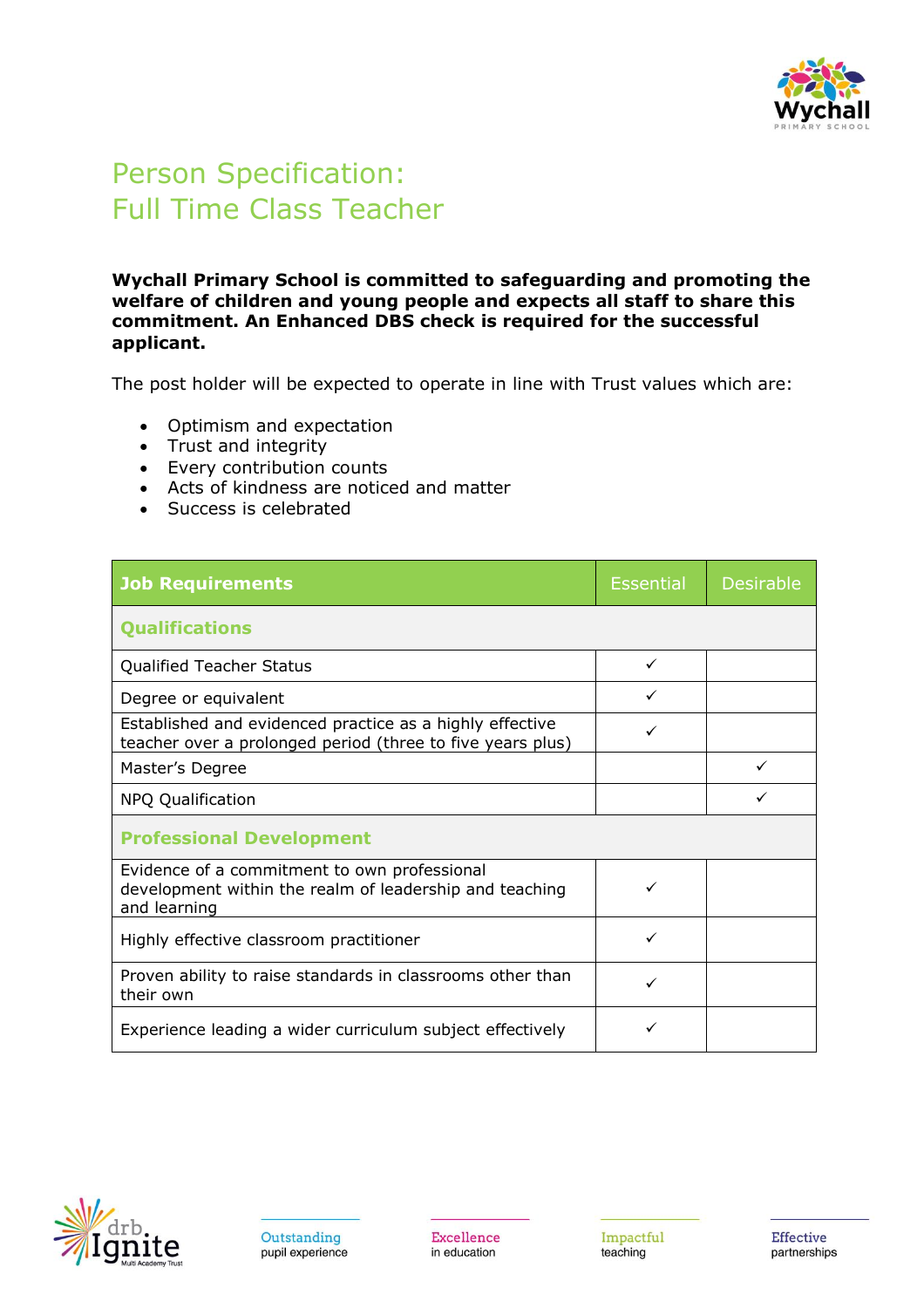

| Excellent understanding of sequencing and progression, in<br>order to secure highly effective teaching and learning                     | ✓ |   |
|-----------------------------------------------------------------------------------------------------------------------------------------|---|---|
| Evidence of delivering CPD to colleagues to improve<br>teaching and learning                                                            | ✓ |   |
| Safeguarding                                                                                                                            | ✓ |   |
| To have recently and successfully lead a core subject                                                                                   |   | ✓ |
| Evidence of coaching and mentoring colleagues                                                                                           |   |   |
| <b>Knowledge</b>                                                                                                                        |   |   |
| Use of strategies to promote good learning relationships<br>and high attainment in an inclusive environment                             | ✓ |   |
| A good understanding of the OFSTED Framework                                                                                            | ✓ |   |
| An excellent understanding of what effective teaching and<br>learning looks like                                                        | ✓ |   |
| Awareness of the latest developments and initiatives in<br>education                                                                    | ✓ |   |
| Good knowledge of the new National Curriculum,<br>particularly for Y4, 5 and 6                                                          | ✓ |   |
| In depth subject knowledge of English and Maths as a<br>minimum                                                                         | ✓ |   |
| A good understanding of how to promote good behaviour<br>in school                                                                      | ✓ |   |
| Good understanding of the deep dive process                                                                                             |   |   |
| Good understanding of both leadership and management                                                                                    |   |   |
| <b>Skills and Experience</b>                                                                                                            |   |   |
| Excellent interpersonal and communication skills                                                                                        | ✓ |   |
| Easily approachable and demonstrating a supportive ethos                                                                                | ✓ |   |
| The ability to lead and foster positive professional<br>relationships and work effectively with teaching staff of<br>varying experience | ✓ |   |
| Evidence of working effectively as wider curriculum leader<br>and influencing positive outcomes                                         | ✓ |   |



Excellence<br>in education